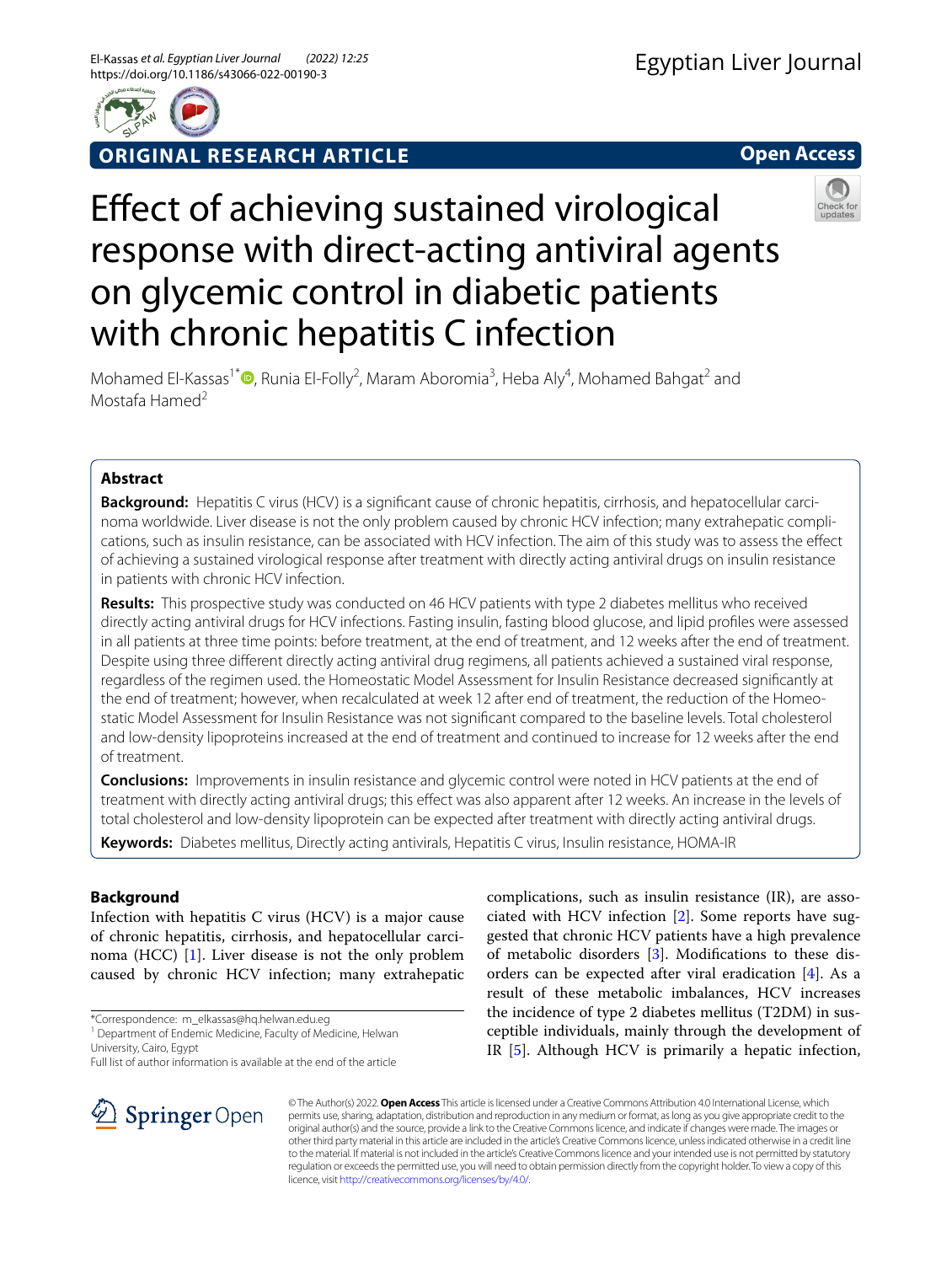insulin sensitivity is compromised in chronic HCV patients in the absence of metabolic syndrome [\[6](#page-5-5)]. One possible explanation for this phenomenon is that infected hepatocytes might release mediators that provoke endocrine efects at extrahepatic locations, such as skeletal muscle. The interaction between the metabolic effects of HCV and host-related genetic and environmental factors can result in worsening of IR, ending in the development of T2DM [\[4](#page-5-3), [7\]](#page-5-6). Once it has developed, T2DM hastens the development of liver injury, leading to an upsurge in HCC risk, and worsening the response to antiviral treatments  $[5]$  $[5]$ . The risk of cardiovascular disease increases because of factors including possible direct viral efects, the presence of existing systemic chronic infammatory conditions, and possible interactions with metabolic disorders [\[8](#page-5-7)].

There have been significant changes in HCV management following the discovery of the oral, interferon-free, direct-acting antivirals (DAAs) that replaced the previous interferon-based standard of care therapy [\[9](#page-5-8), [10](#page-5-9)]. Because of the association between HCV and the development of IR and T2DM, it was postulated that the clearance of HCV may cause a decrease in T2DM incidence. Successful HCV treatment should also improve clinical outcomes in T2DM patients [\[11](#page-5-10)]. Studies are needed to investigate the impact on insulin signaling pathways of treating HCV with DAAs and the possibility of improvement of glucose metabolism.

#### **Methods**

In the period between December 2017 and December 2018, 46 patients with confrmed chronic HCV infection and IR were enrolled in the study. Those patients were recruited from the New Cairo Viral Hepatitis Treatment unit, one of the specialized viral hepatitis treatment facilities afliated to the Egyptian National Committee for Control of Viral Hepatitis (NCCVH)  $[12]$  $[12]$  $[12]$ . They were eligible to receive HCV antiviral therapy according to the standardized protocol issued by NCCVH  $[13, 14]$  $[13, 14]$  $[13, 14]$ . The main criteria for inclusion were: age between 18 and 75, HCV RNA positivity, and having IR (HOMA test) > 2.5 [[15\]](#page-5-14). Criteria for exclusion included total serum bilirubin  $> 3$  mg/dl, serum albumin < 2.8 g/dl, INR  $\geq$  1.7, hemoglobin < 10 g/dl, platelets < 50,000/mm<sup>3</sup>, HCC or extrahepatic malignancy, pregnancy, and the presence of other liver diseases such as HBV or autoimmune hepatitis.

Patients had a complete history taken, and had a thorough clinical examination and anthropometric evaluation, including measurement of weight and height, and calculation of body mass index (BMI). Laboratory investigations included fasting blood sugar (FBS), fasting insulin (FI), and the calculation of the homeostatic model assessment of IR (HOMA-IR = (FPI  $\times$  FPG)/22.5) [\[16](#page-5-15)]. Lipid profles, hepatitis markers (HCV antibody, HBsAg, and HCV RNA quantitative PCR), kidney function tests, and alpha-fetoprotein were also assessed. Abdominal ultrasound examinations were performed for all patients. These investigations were performed at three time points: at baseline, at the end of treatment (EOT), and 12 weeks after the EOT.

#### **Statistical analysis**

The SPSS statistical package was used for data analysis. Data were expressed as mean  $\pm$  SD for parametric data, and median  $\pm$  interquartile range for non-parametric data. Means were compared using paired *t* tests and repeated measure ANOVA tests, while for non-parametric values, Wilcoxon rank, and Friedman tests were used. *P* values less than 0.05 were considered to be statistically significant, and  $P \leq 0.01$  was considered highly signifcant.

#### **Results**

The mean age of the study patients was 55.89 years, and 27 of them (59%) were females. Most of the study subjects were overweight or had early obesity, however there were no signifcant changes in the mean BMI during the phases of the study. Ten patients (22%) were hypertensive, and two patients (0.04%) had hypothyroidism and were receiving thyroxin. Regarding DM management, most of the included patients did not use insulin (about 61%) but 39% of patient needed insulin in their DM management. Also, insulin sensitizers were not used in DM management.

Patients were assigned to groups receiving one of three diferent DAA regimens, according to the treatment availability and the protocol used. The combination of sofosbuvir/daclatasvir (SOF/DAC) with or without ribavirin (RBV) was the most frequently used regimen (63% of patients). The other two groups received a fixed-dose combination of ombitasvir/paritaprevir-ritonavir (OMB/ PAR/RIT) with RBV (30%), or sofosbuvir/ledipasvir (SOF/LED) (7%).

An indicator of insulin resistance, HOMA-IR, was signifcantly decreased at the EOT compared to baseline levels [HOMA-IR: 5.25 (3.35–7.65) vs. 3.74 (2.59–5.45),  $P = 0.001$ . However, when baseline HOMA-IR levels were compared to those reported 24 weeks post-treatment, there was a tendency toward a decrease, but the diference was not statistically signifcant [HOMA-IR: 5.25 (3.35–7.65) vs. 4.83 (3.72–6.66), *P* = 0.114]. FI levels decreased signifcantly directly after treatment [14.75  $(9.50-22.60)$  vs.10.35  $(8.60-16.00); P = 0.000]$ . The FI level 12 weeks after treatment was lower than the starting level, but was not statistically signifcant [10.35  $(8.60-16.00)$  vs. 13.75  $(9.00-18.20)$ ;  $P = 0.045$ ]. When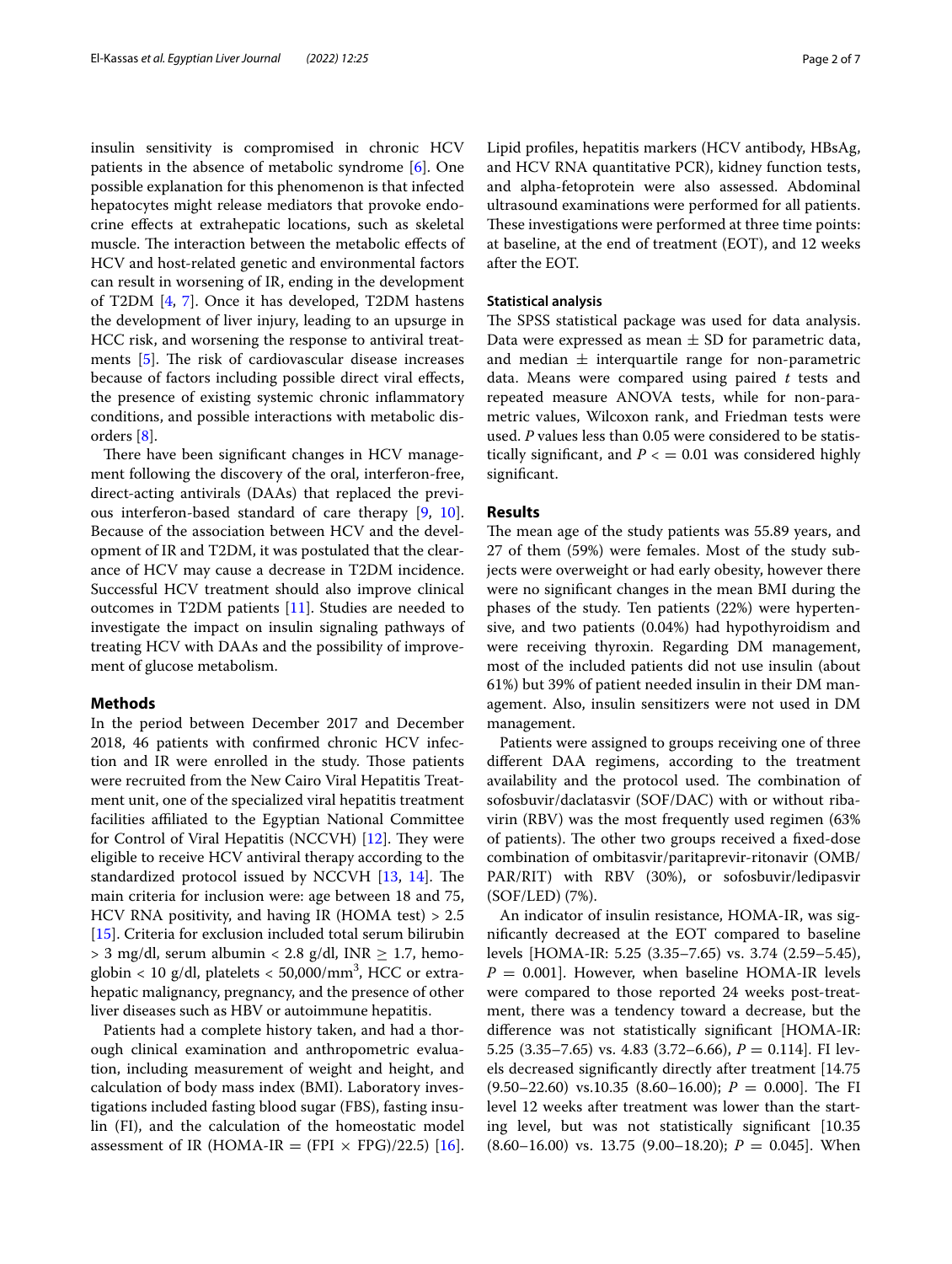

<span id="page-2-0"></span>

<span id="page-2-1"></span>comparing HbA1c levels at baseline with those at the EOT, a significant decrease was noticed  $(7.56 \pm 1.01 \text{ vs.})$ 7.00  $\pm$  1.52 2; *P* = 0.013), reflecting the effect of IR on the control of plasma glucose level (Fig. [1](#page-2-0)). However, when comparing the level at the EOT to that at 12 weeks after the EOT, a significant increase was reported  $(7.00 \pm 1.52)$ vs. 7.57  $\pm$  1.17; *P* = 0.000). Lipid metabolism was signifcantly infuenced by HCV treatment (Fig. [2](#page-2-1)). Serum cholesterol and low-density lipoproteins (LDL) levels increased significantly after the EOT (156.98  $\pm$  43.41 vs.  $172.37 \pm 36.64$ ; *P* = 0.002, and 91.97  $\pm$  36.09 vs. 105.73  $\pm$  30.64; *P* = 0.007, respectively), and this effect persisted at 12 weeks after EOT (156.98  $\pm$  43.41 vs. 173.89  $\pm$  42.62; i= 0.003, and 91.97 ± 36.09 vs. 110.19 ± 33.50; *P*  $= 0.000$ , respectively). The detailed changes in the studied parameters throughout the study checkpoints are listed in Table [1.](#page-3-0)

## **Discussion**

HCV infection can be associated with extrahepatic manifestations, such as IR  $[17, 18]$  $[17, 18]$  $[17, 18]$ . The pathophysiology of IR associated with HCV infection is controversial. Advanced fbrosis and liver cirrhosis can lead to metabolic derangements, which, in turn, result in IR [\[19\]](#page-5-18). IR is associated with specifc HCV genotypes, G1 and G4, in which there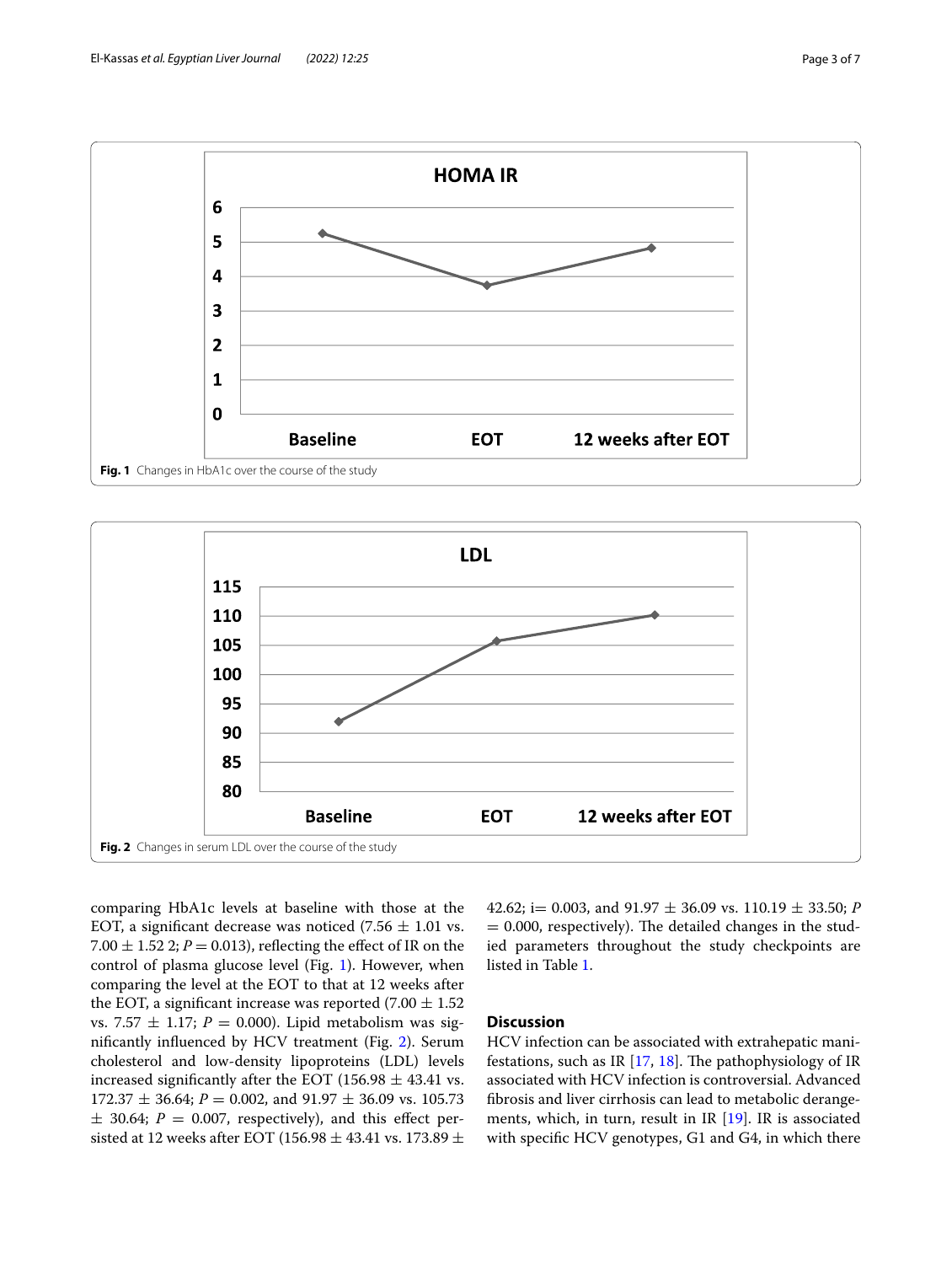|                | Laboratory results              | Baseline           | 요                                                                                              | 12 weeks after EOT Comparing 3 timelines |                     |                |     | Comparing Baseline<br>TOE            |        |     | Comparing<br>after EOT | Baseline to 12 weeks |     | Comparing     | EOT to 12 weeks after<br>EOT |    |
|----------------|---------------------------------|--------------------|------------------------------------------------------------------------------------------------|------------------------------------------|---------------------|----------------|-----|--------------------------------------|--------|-----|------------------------|----------------------|-----|---------------|------------------------------|----|
|                |                                 | $No. = 46$         | No. $= 46$                                                                                     | $No. = 46$                               | value<br>Test       | <b>P</b> value | Sig | value<br>Test                        | Pvalue | Sig | value<br>Test          | Pvalue               | Sig | value<br>Test | Pvalue                       | ္တ |
| F Ins          | Median (IQR)                    | 14.75 (9.50-22.60) | 16.00)<br>10.35 (8.60-                                                                         | 13.75 (9.00-18.20)                       | 13.978 <sup>b</sup> | 0.001          | £   | 3.534 <sup>d</sup><br>$\overline{1}$ | 0.000  | £   | $-2.009^{\rm d}$       | 0.044                | S   | $-2.005^d$    | 0.045                        | S  |
|                | Range                           | $2.8 - 35$         | $3.1 - 31.4$                                                                                   | $1.9 - 33$                               |                     |                |     |                                      |        |     |                        |                      |     |               |                              |    |
| FBS            | $Mean \pm SD$                   | 154.08 ± 42.95     | $\overline{A}$<br>$150.23 \pm 74$                                                              | 157.95 ± 55.62                           | 0.584ª              | 0.528          | š   | $0.487^c$                            | 0.629  | š   | $-0.739^c$             | 0.463                | š   | $-0.972^c$    | 0.336                        | ž  |
|                | Range                           | $90 - 286$         | 78-392                                                                                         | $95 - 360$                               |                     |                |     |                                      |        |     |                        |                      |     |               |                              |    |
| HOMA           | Median (IQR)                    | 5.25 (3.35-7.65)   | $3.74(2.59 - 5.45)$                                                                            | 4.83 (3.72-6.66)                         | $17.522^{b}$        | 0.000          | £   | $-3.436^{d}$                         | 0.001  | £   | $-1.579^{d}$           | 0.114                | š   | $-2.212^{d}$  | 0.027                        | S  |
|                | Range                           | $0.92 - 24.72$     | $0.64 - 30.39$                                                                                 | $0.47 - 25.42$                           |                     |                |     |                                      |        |     |                        |                      |     |               |                              |    |
| 2hpp           | Mean ± SD                       | 244.28 ± 55.16     | 235.04 ± 85.30                                                                                 | 246.33 ± 69.81                           | $0.802^{a}$         | 0.448          | š   | $0.894^{c}$                          | 0.376  | š   | $-0.230^{\circ}$       | 0.819                | š   | $-1.229c$     | 0.225                        | ž  |
|                | Range                           | 156-398            | 124-535                                                                                        | 145-397.8                                |                     |                |     |                                      |        |     |                        |                      |     |               |                              |    |
| <b>HbA1c</b>   | Mean ± SD                       | $7.56 \pm 1.01$    | $7.00 \pm 1.52$                                                                                | $7.57 \pm 1.17$                          | 5.980 <sup>a</sup>  | 0.006          | £   | 2.592 <sup>c</sup>                   | 0.013  | S   | $-0.052^c$             | 0.958                | š   | $-3.911^c$    | 0.000                        | £  |
|                | Range                           | $5.1 - 9.63$       | $4.5 - 11$                                                                                     | $5.6 - 11.3$                             |                     |                |     |                                      |        |     |                        |                      |     |               |                              |    |
| TChol          | Mean ± SD                       | 156.98 ± 43.41     | $\widetilde{\mathcal{A}}$<br>$172.37 \pm 36$                                                   | 173.89 ± 42.62                           | 7.169 <sup>a</sup>  | 0.002          | £   | $-3.235^{c}$                         | 0.002  | £   | 3.128c<br>$\mathsf I$  | 0.003                | £   | $-0.329^{c}$  | 0.744                        | š  |
|                | Range                           | $77 - 276$         | 95-253                                                                                         | 89-266                                   |                     |                |     |                                      |        |     |                        |                      |     |               |                              |    |
| ĭĞ             | $Mean \pm SD$                   | $105.63 \pm 33.80$ | $\overline{\gamma}$<br>$110.15 \pm 33$                                                         | $112.65 \pm 38.49$                       | 1.554 <sup>a</sup>  | 0.217          | š   | $-1.092^c$                           | 0.281  | š   | $-1.706^c$             | 0.095                | š   | $-0.650^c$    | 0.519                        | š  |
|                | Range                           | $50 - 218$         | $66 - 215$                                                                                     | $31 - 230$                               |                     |                |     |                                      |        |     |                        |                      |     |               |                              |    |
| $\vec{P}$      | Mean ± SD                       | $44.15 \pm 11.13$  | $44.97 + 7.30$                                                                                 | 43.22 ± 9.94                             | $0.647^{\rm a}$     | 0.520          | š   | $-0.488^c$                           | 0.628  | š   | $0.613^c$              | 0.543                | š   | $1.241^c$     | 0.221                        | ž  |
|                | Range                           | $23 - 73$          | $27 - 61$                                                                                      | $20 - 70.4$                              |                     |                |     |                                      |        |     |                        |                      |     |               |                              |    |
| $\overline{a}$ | Mean ± SD                       | $91.97 \pm 36.09$  | Ŝ.<br>$105.73 \pm 30$                                                                          | $110.19 \pm 33.50$                       | 8.908 <sup>a</sup>  | 0.000          | £   | $-2.831^c$                           | 0.007  | £   | $-4.064^{\circ}$       | 0.000                | £   | $-1.079^c$    | 0.286                        | ž  |
|                | Range                           | $36 - 201.2$       | $47 - 178.8$                                                                                   | 44-194.6                                 |                     |                |     |                                      |        |     |                        |                      |     |               |                              |    |
|                |                                 |                    | P value > 0.05 non-significant, P value < 0.05: significant, P value < 0.01 highly significant |                                          |                     |                |     |                                      |        |     |                        |                      |     |               |                              |    |
|                | Repeated measure ANOVA test,    |                    |                                                                                                |                                          |                     |                |     |                                      |        |     |                        |                      |     |               |                              |    |
|                | Friedman test                   |                    |                                                                                                |                                          |                     |                |     |                                      |        |     |                        |                      |     |               |                              |    |
| Paired t test  |                                 |                    |                                                                                                |                                          |                     |                |     |                                      |        |     |                        |                      |     |               |                              |    |
|                | <sup>d</sup> Wilcoxon rank test |                    |                                                                                                |                                          |                     |                |     |                                      |        |     |                        |                      |     |               |                              |    |

<span id="page-3-0"></span>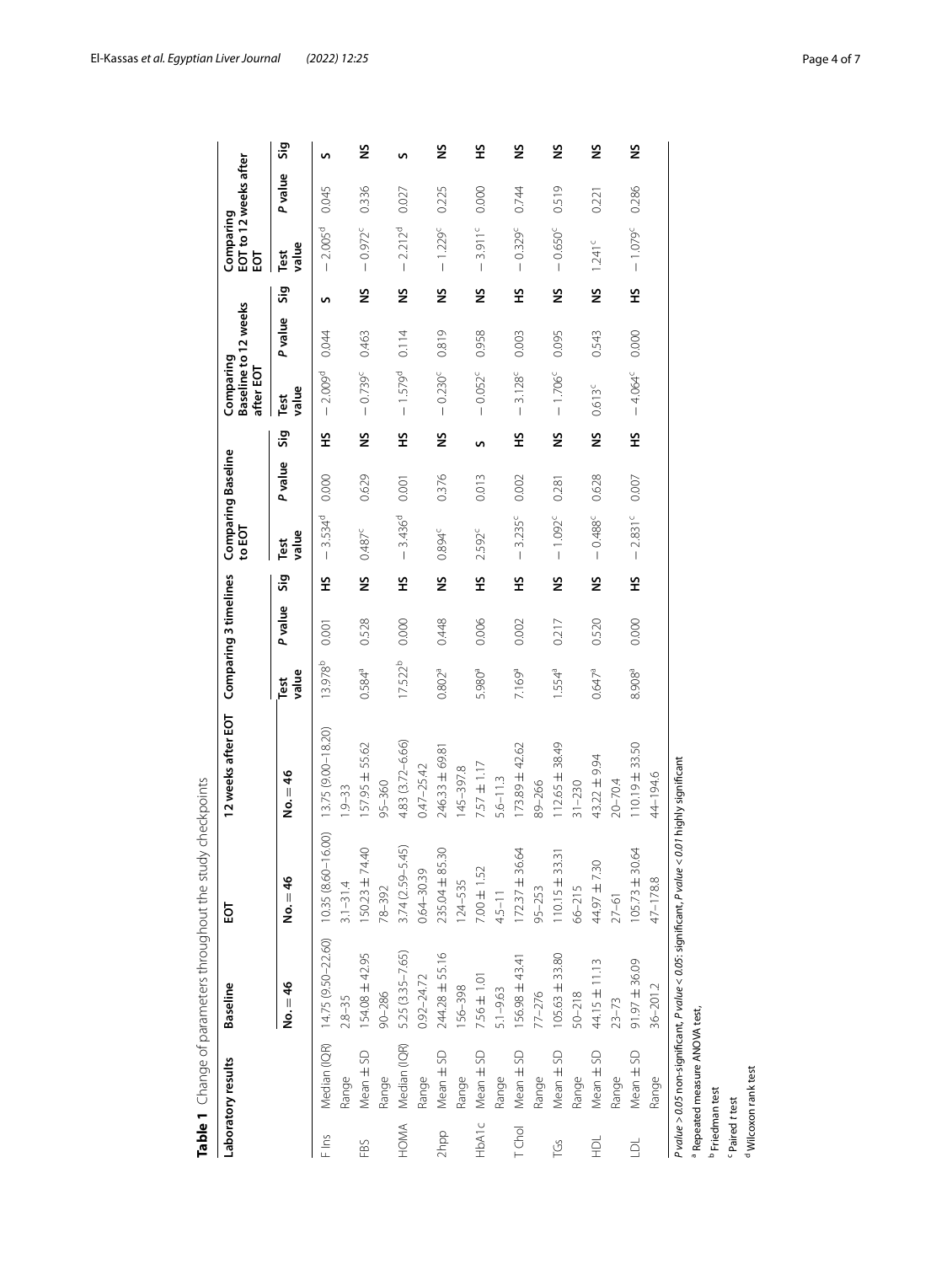is a direct correlation between viremia and IR levels, and the development of type II DM  $[20]$ . This finding was one of the main drivers behind conducting this study, as G4 HCV is widespread in Egypt [[13](#page-5-12)].

In the current study, HOMA-IR levels were signifcantly decreased at the EOT compared to baseline levels; however, this was not the case when baseline levels were compared with those reported at 24 weeks post-treatment. In the latter situation, there was a tendency toward a decrease, but the decrease was not statistically signifcant. This phenomenon has previously been reported in a previous research where obesity did not afect the results [[21\]](#page-5-20) and could be partly explained by the tight control of diet, and hence better glycemic control, taken by patients with diabetes during the HCV treatment period. The fnding of improved IR after HCV treatment was common in most reports discussing the subject, with only a few studies reporting diferent results. When DAAs are frst used, some reports suggested that the SOF/LED combination could worsen IR. raising the risk of hyperglycemia [[22,](#page-6-0) [23](#page-6-1)]. However, later studies confrmed the acceptable safety margins of DAAS [\[24](#page-6-2)]. In a study that involved non-diabetic Egyptian patients who received DAAs, the mean FBS improved at the EOT, indicating better glycemic control; however, HOMA-IR was signifcantly increased at the EOT, indicating an increase in insulin resistance [[25\]](#page-6-3). In contrast to previous fndings, several studies produced results very similar to those of the present study with respect to the efect of treatment with DAAs on IR. Adinolf et al. reported a reduction in HOMA-IR, increased insulin sensitivity, decreased insulin secretion, and reduction of serum glucose and insulin levels after treatment with DAAs in non-diabetic patients with HCV G1 and advanced liver fbrosis (F3-4) [[26\]](#page-6-4).

HOMA-IR was signifcantly lower at the end of DAAs treatment with SIM/SOF in an Egyptian cohort of nondiabetic naïve patients with diferent grades of fbrosis and G4 HCV infection [[27\]](#page-6-5). In another study from Egypt, pretreatment HOMA did not difer in responders and non-responders to DAAs ( $P = 0.098$ ), while IR decreased signifcantly in responders compared to those who did not achieve a sustained virologic response (SVR) (*P* < 0.0001), and HOMA improved signifcantly in patients with SVR than in non-responders  $(P = 0.001)$  [\[28\]](#page-6-6). These results indicate that the improvement of IR after viral eradication could be refected in the blood glucose levels, and a parallel improvement in glycemic control can be anticipated. It is also possible that the hypoglycemic agents used should be adjusted to avoid fuctuations in the plasma glucose levels of patients following successful antiviral therapy.

In our study, HbA1c levels showed a signifcant decrease at EOT compared to pretreatment levels.

Reductions in FBS and HbA1c have also been noted after DAA therapy in many studies  $[21, 29, 30]$  $[21, 29, 30]$  $[21, 29, 30]$  $[21, 29, 30]$  $[21, 29, 30]$ . This observation suggests a need for close monitoring for a possible reduction in anti-diabetic drugs, especially insulin and sulfonylurea, to avoid hypoglycemic events. This approach has also been suggested by other studies  $[31]$  $[31]$  $[31]$ . The need for escalating anti-diabetic therapy during HCV treatment has been reported by other studies [[32](#page-6-10)]. Similar improvements in glycemic control were demonstrated, even before the era of DAAs; however, these studies were confounded by treatment-induced weight loss, a common side effect of interferon [[33](#page-6-11), [34\]](#page-6-12).

Previous studies have suggested that patients with chronic HCV infection had signifcantly lower total cholesterol and triglyceride levels compared with healthy controls matched for age, sex, and BMI [[35–](#page-6-13)[37](#page-6-14)]. In the present study, both total cholesterol and LDL levels increased signifcantly after the EOT compared to baseline levels, while HDL levels did not show a signifcant change. Some studies have suggested a need for repeated measurements of serum lipid levels in patients who responded to antiviral therapy, as viral elimination may uncover some patients with previously undervalued cardiac risk [\[38\]](#page-6-15). An increase in serum LDL early in the course of antiviral therapy (SOF/RBV) was noted in patients who cleared the virus [[3\]](#page-5-2). Similarly, an interferon-free antiviral treatment study showed a rapid increase in total LDL and HDL cholesterol levels after 4 weeks, with a rapid decline in patients who did not achieve a SVR  $[39]$  $[39]$  $[39]$ . This observation was confirmed by an Egyptian study showing a signifcant elevation of serum cholesterol and LDL levels after the end of a course of SOF/SIM treatment [\[27\]](#page-6-5).

Data from literature explained these alterations in the lipid profle after HVC treatment by the fact that HCV afects the expression of some proteins involved in the lipid metabolism. It was shown that HCV increases the expression of LDL receptors on the membrane of the hepatocytes allowing more LDL molecules to enter. On the other hand, it decreases the expression of the enzyme proprotein convertase subtilin/Kexin type 9 (PCSK9) which is responsible for LDL receptor degradation. Consequently, these efects can be reversed causing an increase in plasma LDL after successful treatment of HCV [\[40](#page-6-17)].

#### **Conclusions**

Improvements in IR and glycemic control were noted in HCV patients at the EOT with DAAs; however, this efect was not observed 12 weeks after the commencement of treatment. An increase in the levels of total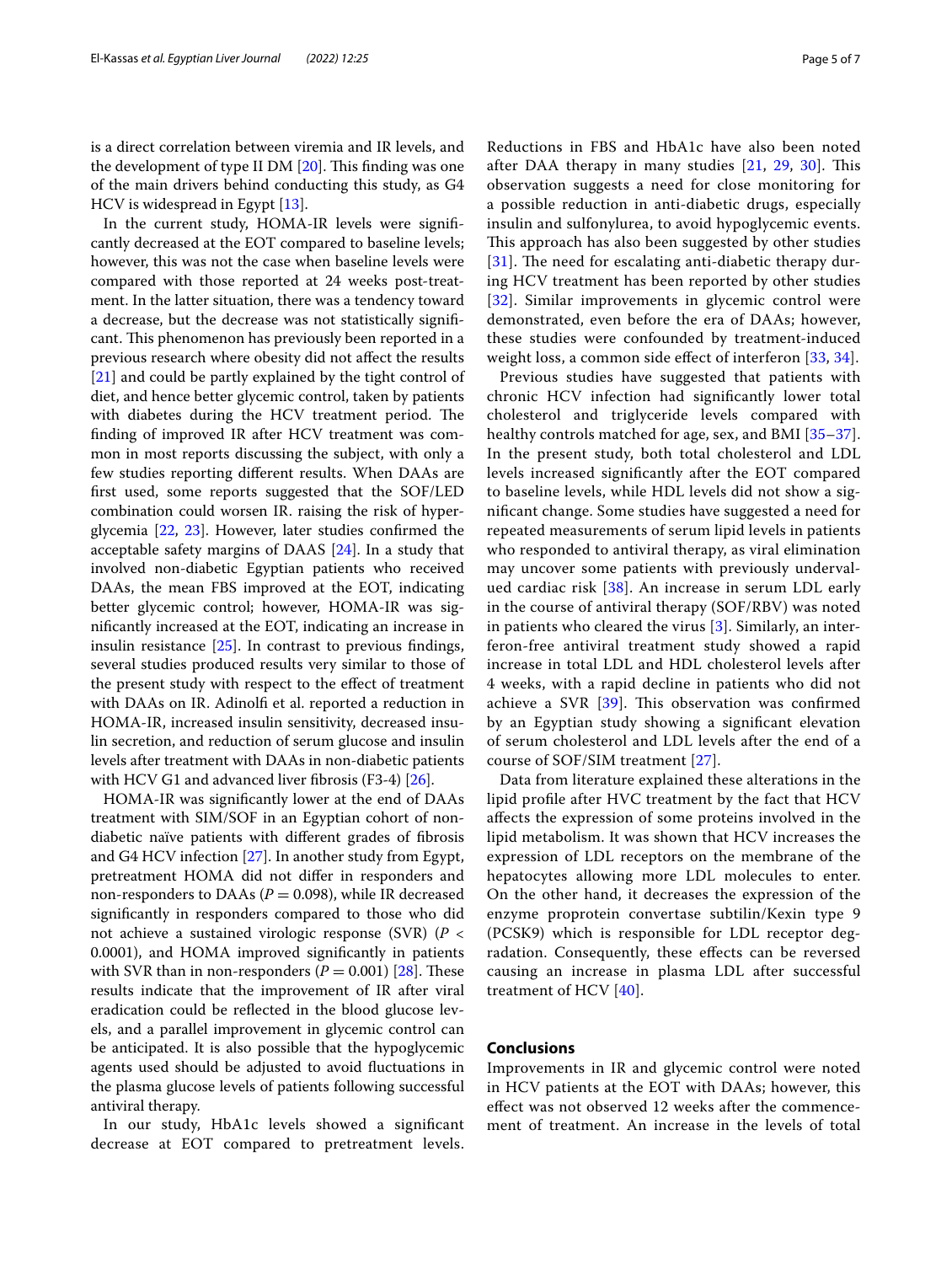## cholesterol and LDL can be expected after treatment with DAAs.

#### **Abbreviations**

DAAs: Direct-acting antivirals; DAC: Daclatasvir; HCV: Hepatitis C virus; HBV: Hepatitis B virus; IR: Insulin resistance; MELD: Model for end-stage liver disease; OMB/PAR/RIT: Ombitasvir/paritaprevir-ritonavir; SOF: Sofosbuvir; RBV: Ribavirin; T2DM: Type 2 diabetes mellitus.

#### **Acknowledgements**

The authors would like to thank the National Committee for Control of Viral Hepatitis in Egypt and the team of the New Cairo hepatitis treatment unit.

#### **Authors' contributions**

MH, MA, and MEK conceptualized the idea and study design. MB, MA, and RF were responsible for data acquisition. HA performed the laboratory analysis. All authors shared in drafting the manuscript and approved the fnal version of the manuscript.

#### **Funding**

This is a non-funded work.

#### **Availability of data and materials**

The datasets used and/or analyzed during the current study are available from the corresponding author on reasonable request.

## **Declarations**

#### **Ethics approval and consent to participate**

All procedures performed in this study involving human participants were following the ethical standards of the institutional and/or national research committee and with the 1964 Helsinki Declaration and its later amendments or comparable ethical standards. The study was approved by Research Ethics Committee (REC) for human subject research at the Faculty of Medicine, Ain Shams University, in December 2016 (serial: 343/2016). Written informed consent was obtained from all individual participants included in the study.

#### **Consent for publication**

All authors agree to the journal rules for publications.

#### **Competing interests**

The authors declare that they have no competing interests.

#### **Author details**

<sup>1</sup> Department of Endemic Medicine, Faculty of Medicine, Helwan University, Cairo, Egypt. <sup>2</sup> Department of Tropical Medicine, Faculty of Medicine, Ain Shams University, Cairo, Egypt. <sup>3</sup> Department of Endocrinology, Faculty of Medicine, Ain Shams University, Cairo, Egypt. <sup>4</sup>Department of Clinical Pathology, Faculty of Medicine, Ain Shams University, Cairo, Egypt.

# Received: 14 December 2021 Accepted: 26 March 2022

#### **References**

- <span id="page-5-0"></span>1. Seeff LB (2002) Natural history of chronic hepatitis C. Hepatology 36(Suppl. 1):S35–S46PMID: 12407575. [https://doi.org/10.1053/jhep.2002.](https://doi.org/10.1053/jhep.2002.36806) [36806](https://doi.org/10.1053/jhep.2002.36806)
- <span id="page-5-1"></span>2. Gumber SC, Chopra S (1995) Hepatitis C: a multifaceted disease. Review of extrahepatic manifestations. Ann Int Med 123:615–620 [PMID: 7677303.<https://doi.org/10.7326/0003-4819-123-8-199510150-00008>
- <span id="page-5-2"></span>3. Meissner EG, Lee YJ, Osinusi A, Sims Z, Qin J, Sturdevant D et al (2015) Efect of sofosbuvir and ribavirin treatment on peripheral and hepatic lipid metabolism in chronic hepatitis C virus, genotype 1-infected patients. Hepatology 61:790–801 [PMID: 25203718. [https://doi.org/10.](https://doi.org/10.1002/hep.27424) [1002/hep.27424](https://doi.org/10.1002/hep.27424)
- <span id="page-5-3"></span>4. Hamed AE, Elwan N, Naguib M et al (2019) Diabetes association with liver diseases: an overview for clinicians. Endocr Metab Immune Disord Drug Targets 19(3):274–280 [PMID: 30444204. [https://doi.org/10.2174/18715](https://doi.org/10.2174/1871530318666181116111945) [30318666181116111945](https://doi.org/10.2174/1871530318666181116111945)
- <span id="page-5-4"></span>5. Hamed AE, Elwan N, Naguib M, Elwakil R, Esmat G, El Kassas M et al (2018) Managing diabetes and liver disease association. Arab J Gastroenterol 19(4):166–179 [PMID: 30420265.<https://doi.org/10.1016/j.ajg.2018.08.003>
- <span id="page-5-5"></span>6. Milner KL, van der Poorten D, Trenell M, Jenkins AB, Xu A, Smythe G et al (2010) Chronic hepatitis C is associated with peripheral rather than hepatic insulin resistance. Gastroenterology 138:932–941 [PMID: 19962985. <https://doi.org/10.1053/j.gastro.2009.11.050>
- <span id="page-5-6"></span>7. Lemoine M, Chevaliez S, Bastard JP, Fartoux L, Chazouillères O, Capeau J et al (2015) Association between IL28Bpolymorphism, TNF \_ and biomarkers of insulin resistance in chronic hepatitis C-related insulin resistance. J Viral Hepatitis 22:890–896 [PMID: 25818002. [https://doi.org/](https://doi.org/10.1111/jvh.12408) [10.1111/jvh.12408](https://doi.org/10.1111/jvh.12408)
- <span id="page-5-7"></span>8. Cua IH, Hui JM, Kench JG, George J (2008) Genotype-specific interactions of insulin resistance, steatosis, and fibrosis in chronic hepatitis C. Hepatology 48:723–731 [PMID: 18688878. <https://doi.org/10.1002/hep.22392>
- <span id="page-5-8"></span>9. Esmat G, El Kassas M, Hassany M, Gamil M, El Raziky M (2014) Optimizing treatment for HCV genotype 4: PEG-IFN alfa 2a vs. PEG-IFN alfa 2b; the debate continues. Liver Int 34(Suppl 1):24–28 [PMID: 24373075. [https://](https://doi.org/10.1111/liv.12397) [doi.org/10.1111/liv.12397](https://doi.org/10.1111/liv.12397)
- <span id="page-5-9"></span>10. Elbaz T, El-Kassas M, Esmat G (2015) New era for management of chronic hepatitis C virus using direct antiviral agents: a review. J Adv Res 6(3):301–310 [PMID: 26257927. <https://doi.org/10.1016/j.jare.2014.11.004>
- <span id="page-5-10"></span>11. Vanni E, Bugianesi E, Saracco G (2016) Treatment of type 2 diabetes mellitus by viral eradication in chronic hepatitis C : myth or reality ? Digest Liver Dis 48(2):105–111 [PMID: 26614641. [https://doi.org/10.1016/j.dld.](https://doi.org/10.1016/j.dld.2015.10.016) [2015.10.016](https://doi.org/10.1016/j.dld.2015.10.016)
- <span id="page-5-11"></span>12. El Kassas M, Alboraie M, Omran D, Salaheldin M, Wif MN, ElBadry M et al (2018) An account of the real-life hepatitis C management in a single specialized viral hepatitis treatment centre in Egypt: results of treating 7042 patients with 7 diferent direct acting antiviral regimens. Expert Rev Gastroenterol Hepatol 24:1–8 [PMID: 29757684. [https://doi.org/10.1080/](https://doi.org/10.1080/17474124.2018.1476137) [17474124.2018.1476137](https://doi.org/10.1080/17474124.2018.1476137)
- <span id="page-5-12"></span>13. El Kassas M, Elbaz T, Elsharkawy A, Omar H, Esmat G (2018) HCV in Egypt, prevention, treatment and key barriers to elimination. Expert Rev Anti Infect Ther 16(4):345–350 [PMID: 29506418. [https://doi.org/10.1080/](https://doi.org/10.1080/14787210.2018) [14787210.2018](https://doi.org/10.1080/14787210.2018)
- <span id="page-5-13"></span>14. El-Akel W, El-Sayed MH, El Kassas M, El-Serafy M, Khairy M, Elsaeed K et al (2017) National treatment programme of hepatitis C in Egypt: hepatitis C virus model of care. J Viral Hepat 24(4):262–267 [PMID: 28145032. [https://](https://doi.org/10.1111/jvh.12668) [doi.org/10.1111/jvh.12668](https://doi.org/10.1111/jvh.12668)
- <span id="page-5-14"></span>15. Andrade MI, Oliveira JS, Leal VS, Lima NM, Costa EC, Aquino NB et al (2016) Identification of cutoff points for homeostatic model assessment for insulin resistance index in adolescents: systematic review. Rev Paul Pediatr 34(2):234–242 [PMID: 26559605. [https://doi.org/10.1016/j.rpped.](https://doi.org/10.1016/j.rpped.2015.08.006) [2015.08.006](https://doi.org/10.1016/j.rpped.2015.08.006)
- <span id="page-5-15"></span>16. Wallace TM, Levy JC, Matthews DR (2004) Use and abuse of HOMA modeling. Diabetes Care 27(6):1487–1495 [PMID: 15161807. [https://doi.org/](https://doi.org/10.2337/diacare.27.6.1487) [10.2337/diacare.27.6.1487](https://doi.org/10.2337/diacare.27.6.1487)
- <span id="page-5-16"></span>17. WHO (2018) Guidelines for the Care and Treatment of Persons Diagnosed with Chronic Hepatitis c Virus Infection. World Health Organization, Geneva PMID: 30307724
- <span id="page-5-17"></span>18. Kuna L, Jakab J, Smolic R, Wu GY, Smolic M (2019) HCV extrahepatic manifestations. J Clin Transl Hepatol 7(2):172 [PMID: 31293918. [https://doi.org/](https://doi.org/10.14218/JCTH.2018.00049) [10.14218/JCTH.2018.00049](https://doi.org/10.14218/JCTH.2018.00049)
- <span id="page-5-18"></span>19. Lim TR, Hazlehurst JM, Oprescu AI, Armstrong MJ, Abdullah SF, Davies NP et al (2019) Hepatitis C virus infection is associated with hepatic and adipose tissue insulin resistance that improves after viral cure. Clin Endocrinol 90(3):440–448 [PMID: 30586166. <https://doi.org/10.1111/cen.13924>
- <span id="page-5-19"></span>20. Moucari R, Asselah T, Cazal-Shatem D, Voitot H, Boyer N, Ripault MP et al (2008) Insulin resistance in chronic hepatitis C: association with genotypes 1 and 4, serum HCV RNA level, and liver fbrosis. Gastroenterology 134(2):416–423 [PMID: 18164296. [https://doi.org/10.1053/j.gastro.2007.](https://doi.org/10.1053/j.gastro.2007.11.010) [11.010](https://doi.org/10.1053/j.gastro.2007.11.010)
- <span id="page-5-20"></span>21. Alzahaby A (2018) Efect of Direct Acting Anti-viral Agents on Insulin Resistance in Chronic HCV Patients'. Egypt J Hospital Med 72(4):4413– 4419.<https://doi.org/10.12816/ejhm.2018.9452>